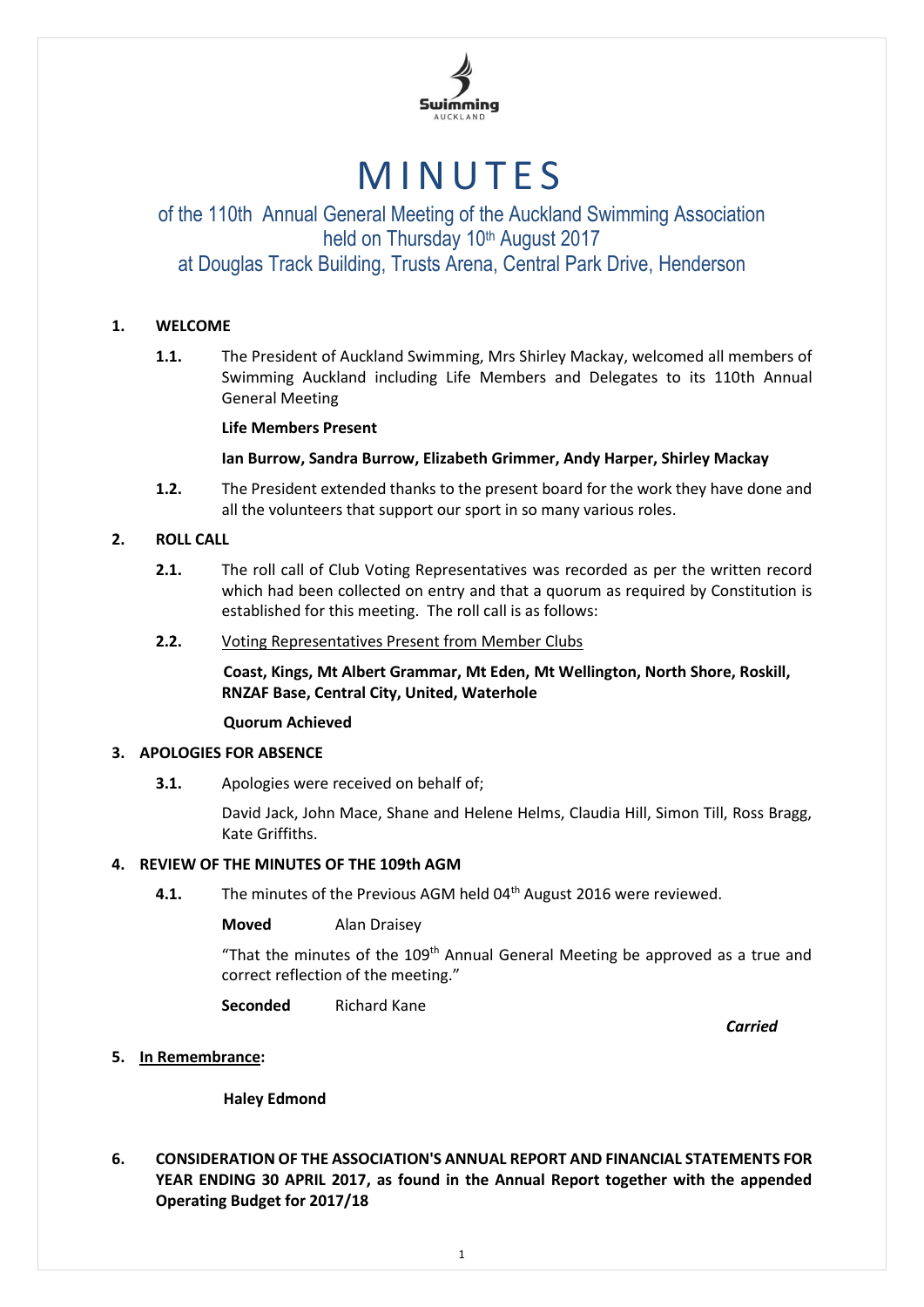# **Moved** Brian Dettling

"That the Annual Financial Statements for the year ending  $30<sup>th</sup>$  April 2016 be accepted.

**Seconded** Darryl Follows

# **7. Address by Board Chair**

- Lauren Boyle was thanked for her contribution to our sport.
- Results of teams who attended 2016 Rio Olympics were mixed.
- Concern over the tightening of the qualifying times for international meets.
	- Swimmers ensuring they stay "match fit" by looking into opportunities to compete at meets outside of New Zealand.
	- Junior Central league is a great success thanks to the efforts of Sandra & Ian Burrow and Kim Munroe. A challenge was put to West Auckland and North Shore to provide a league.
	- Volunteers were thanked.
	- John West was congratulated on receiving a Life Member from Swimming New Zealand.
	- Teresa Stanley and Thomas Ansorg were congratulated on their Service Awards from Swimming New Zealand.
	- Sponsors and funding partners were thanked.
	- Kate and Brett were thanked for the dedication they both show to the positions they hold with Auckland Swimming.

**Moved** Willem Coetzee **Seconded** Steve Phillips

# **8.0 Election of Officers**

**8.1 ASA President:**

Shirley Mackay WSC

*Elected unopposed*

**8.2 As Elected Board Members**

*Elected unopposed*

Willem Coetzee

*Carried*

*Carried*

*Carried*

# **8.3 As members of the ASA Life Membership and Awards Committee**

No nominations received. Awards Committee to fill vacancy

*Carried*

# **As elected members of the Competitive Swim Group:**

John Gatfield CSC

Gwen Ryan WHL

# *Carried*

**Swimming**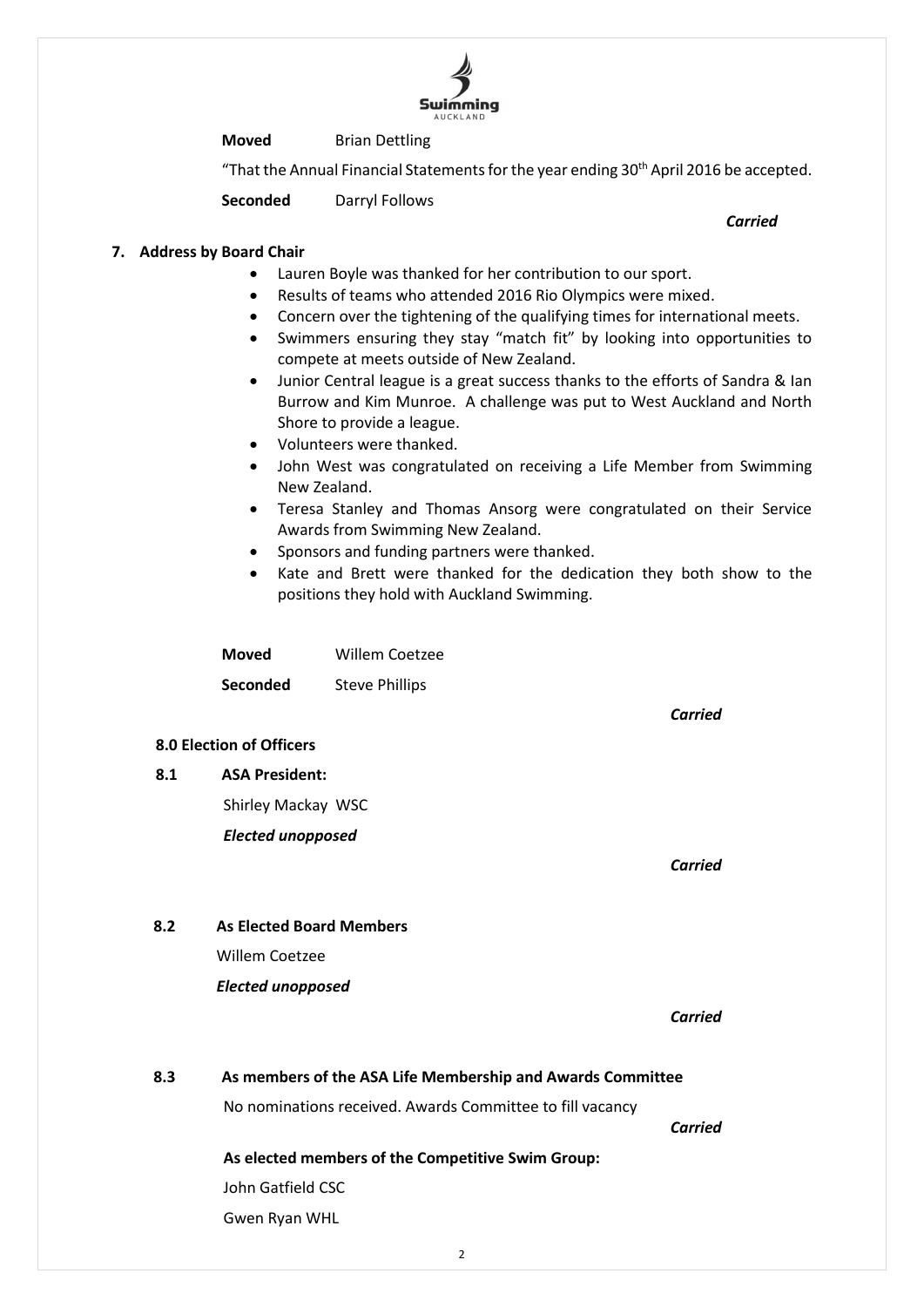

### *Elected unopposed*

|                                                | <b>Carried</b> |
|------------------------------------------------|----------------|
| As members of the ASA Technical Committee:     |                |
| Ross Bragg ASA                                 |                |
| <b>Tony Cooper WHL</b>                         |                |
| <b>Shane Helms NSS</b>                         |                |
| Claudia Hill ROS                               |                |
| Alan Draisey ASA                               |                |
| <b>Elected unopposed</b>                       |                |
|                                                | <b>Carried</b> |
|                                                |                |
| As members of the ASA Events Management Group: |                |
| David Priscott WHL                             |                |
| <b>Elected unopposed</b>                       |                |
|                                                | <b>Carried</b> |
|                                                |                |
| <b>Resolution for ASA to further appoint</b>   |                |
|                                                | <b>Carried</b> |
|                                                |                |
| As members of the Technology Group:            |                |
| Kym Mincham WHL                                |                |
| <b>Helene Helms NSS</b>                        |                |
| Tim Draisey ASA                                |                |
| <b>Elected unopposed</b>                       |                |
|                                                | Carried        |
|                                                |                |

# **9.0 CONSIDERATION OF LIFE MEMBERSHIP AND AWARDS COMMITTEE REPORT**

**9.1** Mr Brian Tong, ASA Life Member presented the following nominations for various Association awards

**Auckland Service Awards**

**It was proposed that the following become recipients of an Auckland Service Award:**

**Central City Swimming Club:** *Fiona Anderson* **Roskill Swimming Club:** *Kim Munro*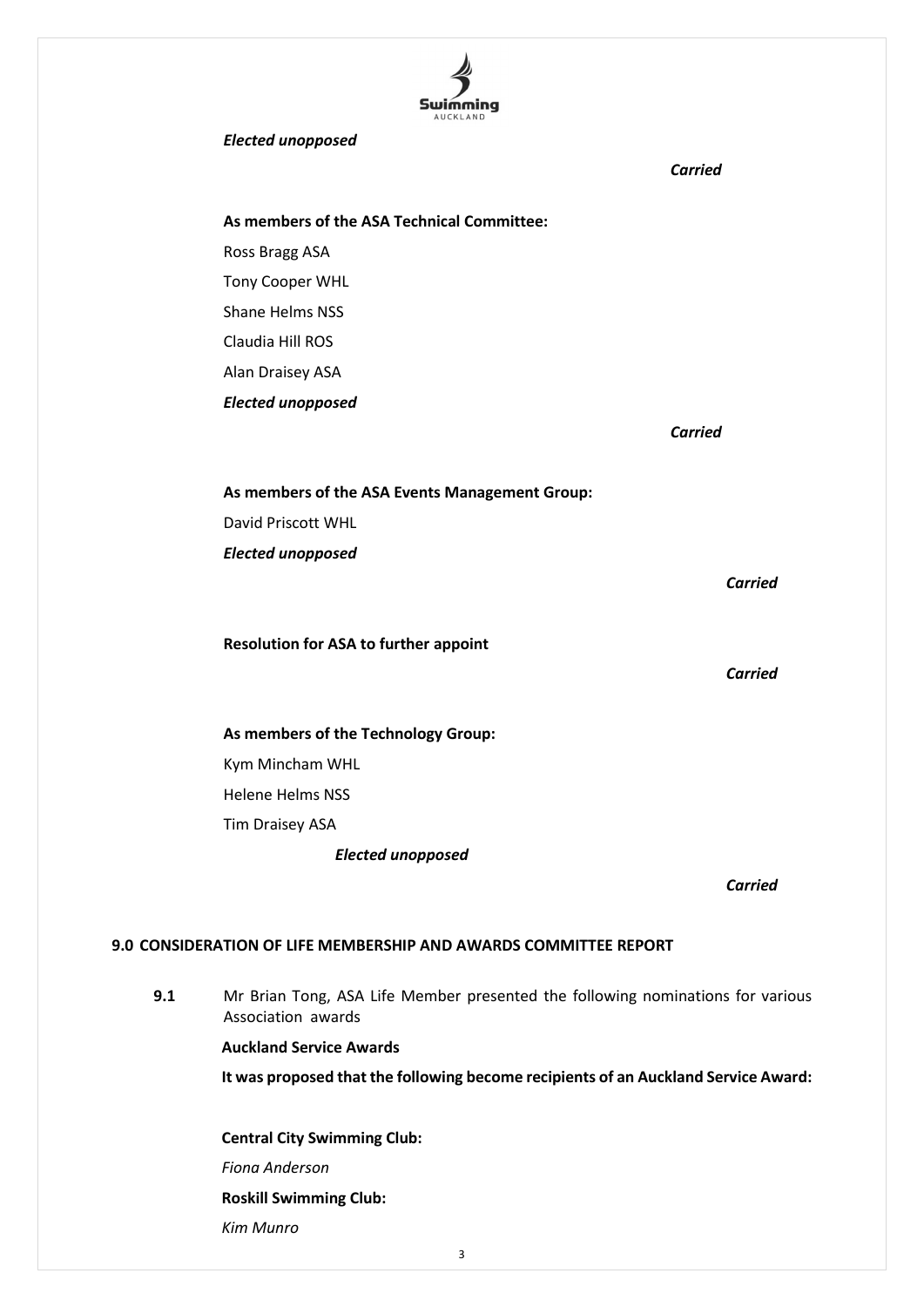

**North Shore Swimming Club:** *Holm Miehlbradt Neil Edmonds* **United Swimming Club:** *Kerry Lusby Todd Anderson Jo Anderson Juri Zacest Louise Kerridge (Zacest) Brenda Curtis* 

*Carried*

# **9.2 Auckland Honours Awards**

**It was proposed that the following become recipients of an Auckland Honours Award:**

# **ASA**

*Ross Bragg* **Mt. Eden Swimming Club** *Darryl Follows* **Coast Swimming Club** *Mark Saunders* **United Swimming Club** *Igor Polianski Brian Tong Josephine Tong* **Kowhai Swimming Club** *Kate Baddock*

*Carried*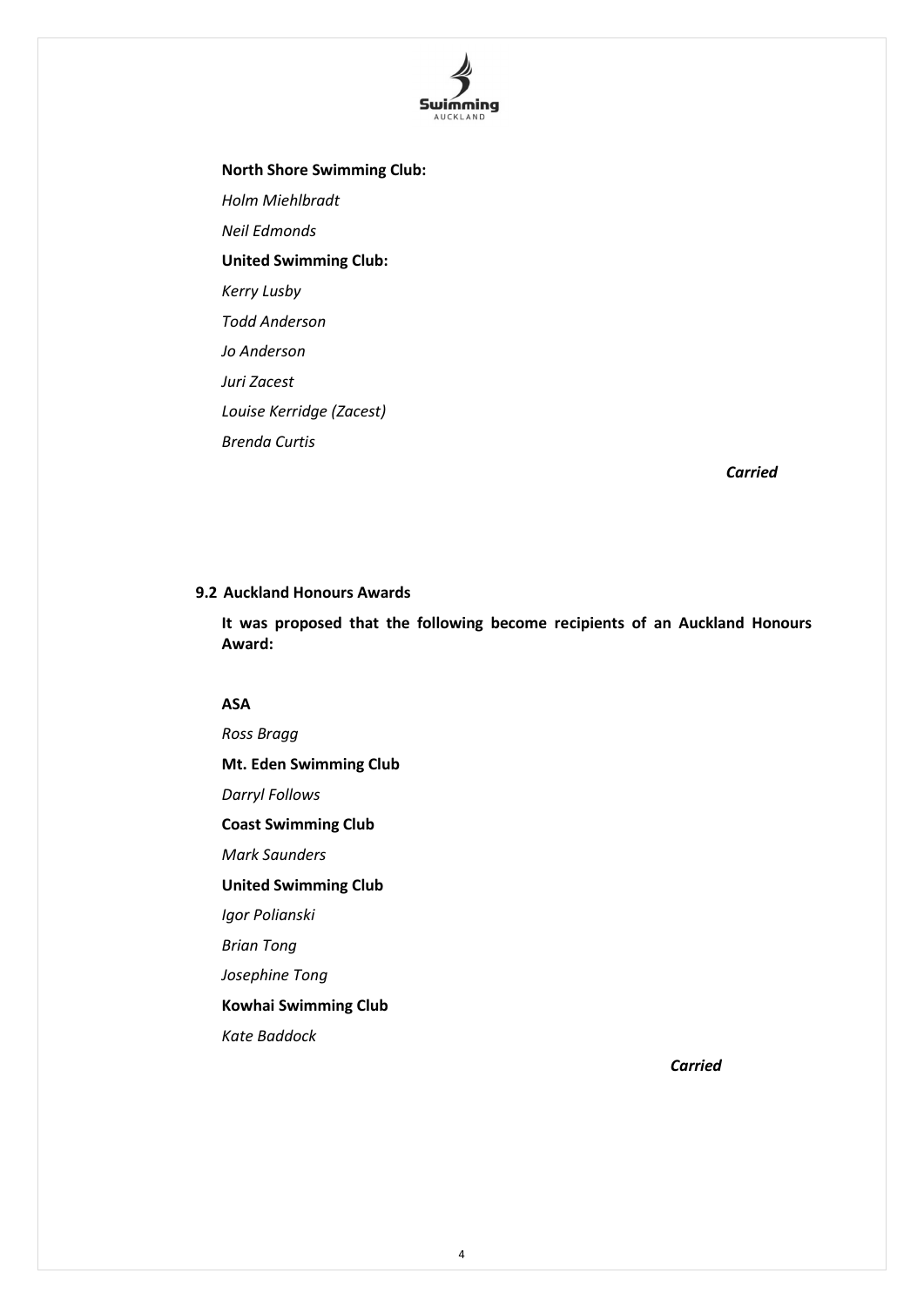

## **9.3 Auckland Life Membership Awards**

**It was proposed that the following become recipients of an Auckland Life Membership Award:**

**Max Walker MTW**

**Gwen Ryan WHL**

**David Jack ASA**

*Carried*

# **10 Remits and Motions**

### **10.1**

ASA CONSTITUTION CHANGE

Remit 1 – The removal of Section 15 in its Entirety

Proposed by: ASA Board

ASA Constitution

15. Regulations

15.1 ASA may in General Meeting, or at the Annual General Meeting enact regulations not inconsistent with this Constitution to govern such activities as deemed necessary.

15.2 Any regulation enacted in General Meeting shall hold good until the next ensuing Annual General Meeting where it shall be confirmed or lapse.

15.3 Any regulation enacted at an Annual General Meeting shall have the full force and effect of this

Constitution and shall not be amended altered or repealed otherwise than in accordance with

Clause 17 hereof.

15.4 Any regulation confirmed at an Annual General Meeting shall have the full force and effect of this Constitution and shall not be amended altered or repealed otherwise than in accordance with

Clause 17 hereof.

Discussion: This section is not contained in the SNZ or Regional Constitutions. It is a carry-over from the old ASA constitution and completely negates the purpose of separating the Regulations from the Constitution.

Any current changes have to be enacted at an SGM or AGM and then approved at an AGM.

The Regulations need to be a living document that can grow with changes in the sport and as needed by the Board for effective Governance and Management.

Regulations are already covered in Section 9.2f of the ASA Constitution;

ASA Constitution

Board Procedure

9.2 The role and responsibility of the Board is to act in the best interests of ASA and to provide good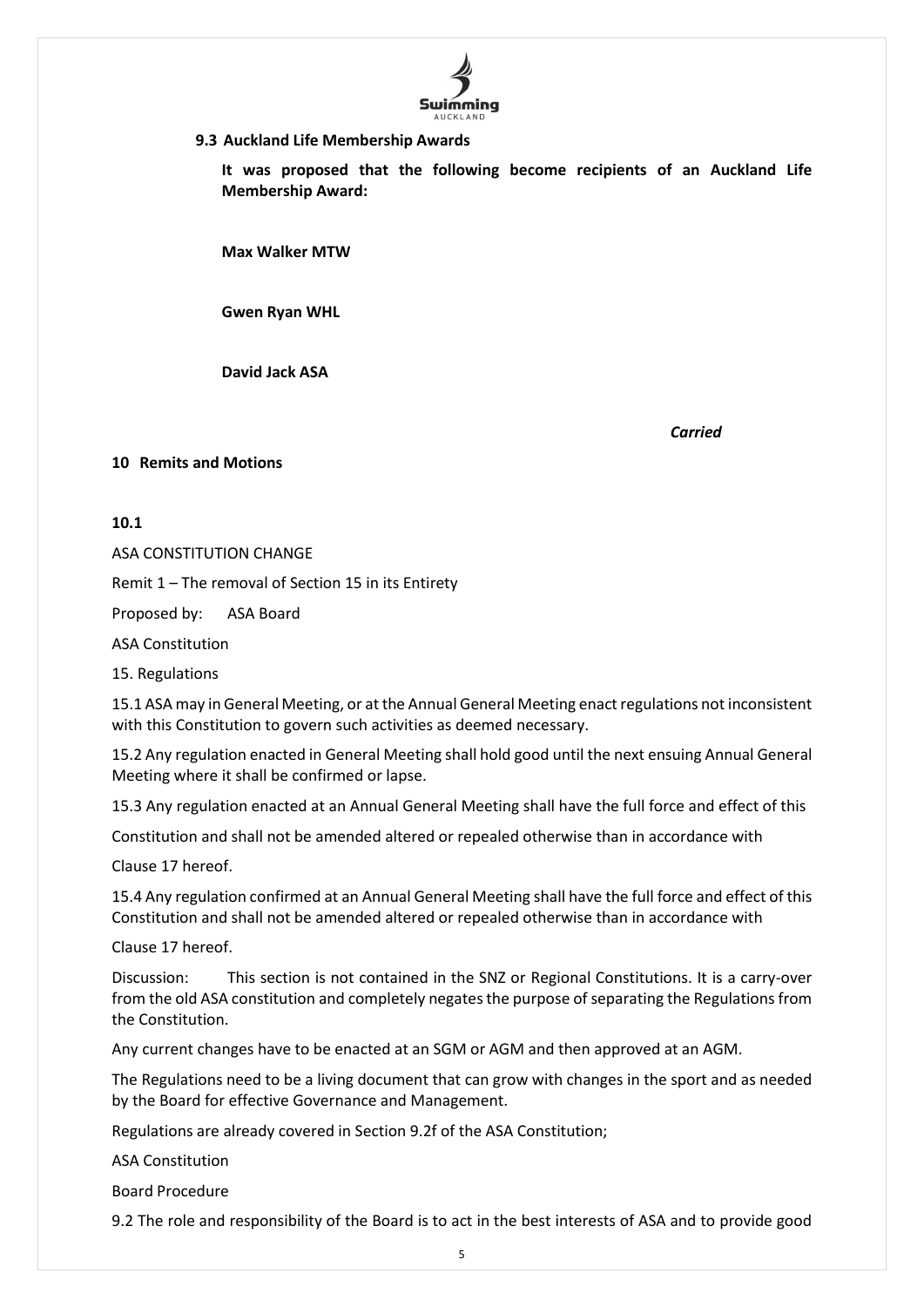

governance to ASA including through the following:

f. establishing, reviewing, and monitoring policies to guide and govern ASA;

Permission for this change has been granted by the SNZ Board.

**Moved** ASA Board **Seconded** Darryl Follows

*Carried*

# **10.2**

ASA REGULATIONS

ASA Investment Fund

Motion 1 – THAT the ASA Investment fund be used to help fund the New Scoreboard

Proposed by: ASA Board

ASA Regulations

R21 ASA INVESTMENT FUND\*

∗(History listed in 1992 ASA Annual Report in Financial Report)

R21.1 A fund entitled the "ASA Investment Fund" shall be established and maintained for such

purposes as ASA shall from time to time determine:

1. The base capital for this fund was an accumulated fund of \$31,326.00 listed in the April

30, 1991 Financial Report.

2. The accumulated interest derived from the ASA Investment Fund may be expended at the times and in such manner as directed by and at the discretion of the Board.

3. Any proposed expenditure of capital from the ASA. Investment Fund shall be subject

to the prior approval of ASA in General Meeting and no motion may be declared

carried except as provided in Clause 10.3 of the Constitution hereof.

4. Any proposed increase in the capital of the ASA. Investment Fund shall be subject to

the prior approval of ASA in General Meeting and any motion may be declared carried

on a simple majority vote.

Discussion: The Investment fund currently sits at \$38000. These funds along with the 45K from the Million Dollar Mission and the input from Panasonic will cover the cost of the board and installation without significant impact on ASA cash flow.

| <b>Moved</b>    | <b>ASA Board</b> |
|-----------------|------------------|
| <b>Seconded</b> | David Priscott   |

*Carried*